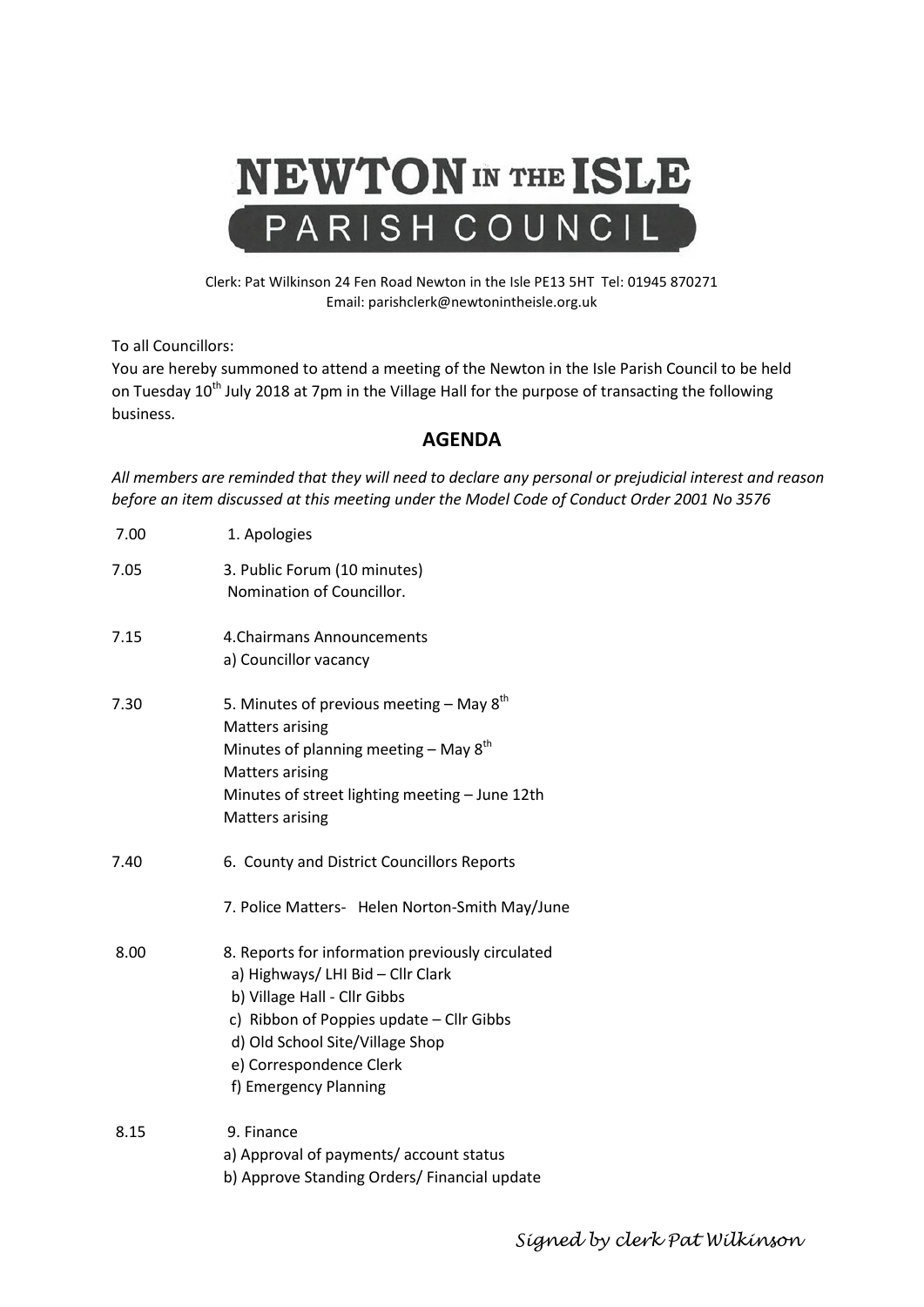- 8.25 10. Items for Decisions a) Allotments - Cllr Gibbs b) Parish Charities update- Cllr Gibbs c) Play equipment inspection report – Cllr R Moore d) Cllr to check play equipment for July/Aug e) Parish general handyman- Cllr R Moore
- 8.50 11. Confirmation of date and time of next meeting Tuesday 11<sup>th</sup> September at 7pm

Followed by a Planning Committee discuss Certificate of Lawful Use (existing) Croft Grange High Road.